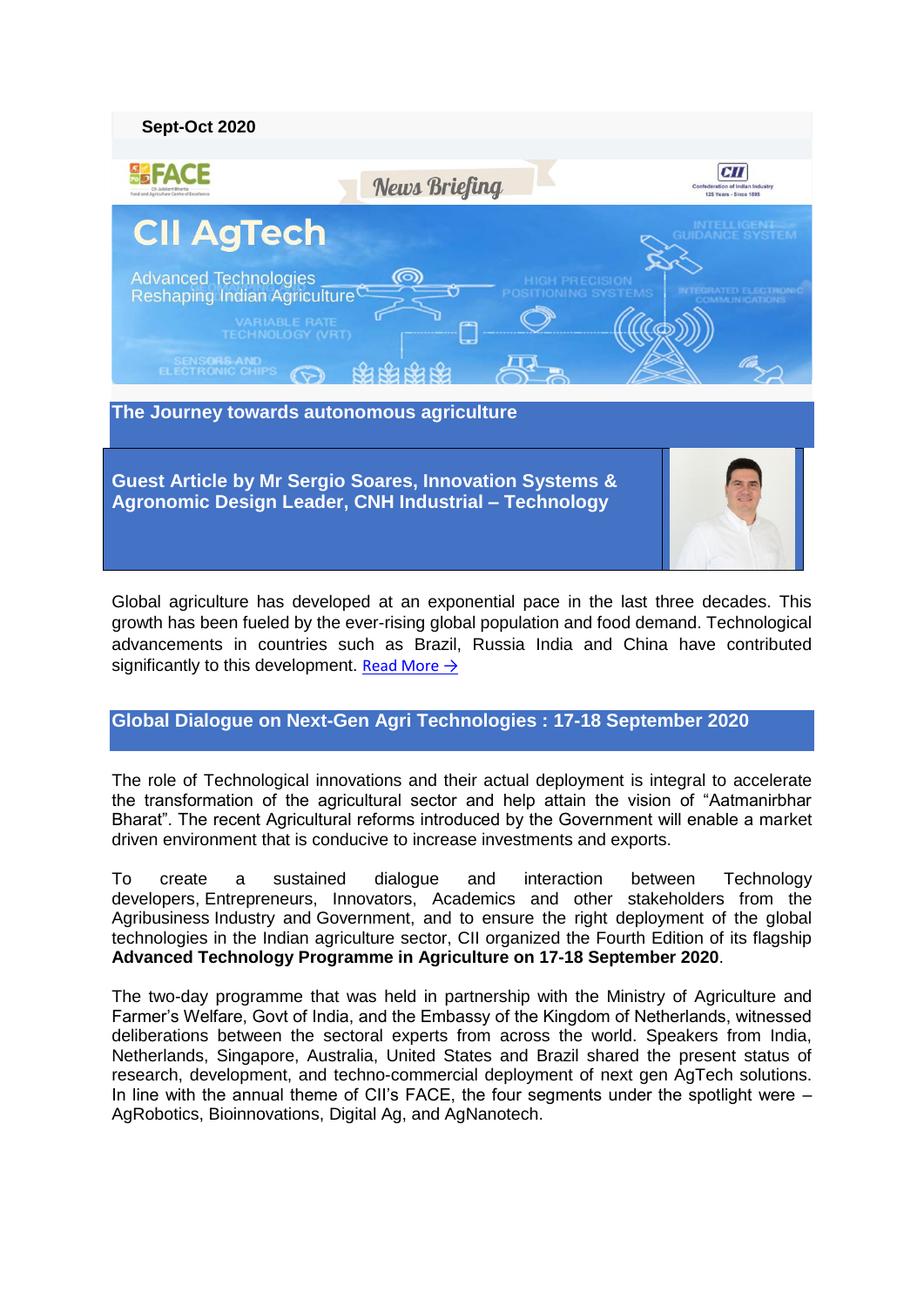During the Opening Session**, Prof Ramesh Chand** released the vision paper on "Digital Agriculture". This is the 1st paper in the series and will be followed by detailed vision documents on Robotics, Nanotechnology and Biotechnology. The objective of these papers is to provide a roadmap to deploy these technologies on ground through a collaborative effort between government bodies, industry partners, and CII.



The opening session reverberated the national theme of Technology Led Resilience for a Self-Reliant Farmer, Self-Reliant Agriculture, and thus a Self-Reliant India. [Read More →](http://ciiagtech.com/newsletter/CII-Global-Dialogue-20201Article-2.pdf)

#### **International News**

## **Plant-based protein maker v2food raises \$55m: 'We consider ourselves part of the meat industry'**

Australian plant-based meat maker [v2food](https://www.v2food.com/) has raised A\$77 million (US\$55 million) in its Series B round, taking its total funding to date to A\$113 million (\$80 million) and setting the stage for its expansion into Asia. [Read More...](https://agfundernews.com/v2food-banks-55m-to-take-its-plant-based-protein-to-asia.html)

## **Robotics for primary food handling tasks**

For many decades we have witnessed the increasing use of robots for end of line palletising tasks and, more recently, their successful roll out for secondary packaging operations. In this article, we explore whether the "Holy Grail" for robotics in the food sector – namely, their use for primary food handling and packing, has finally come of age. [Read More.....](https://www.newfoodmagazine.com/article/122571/robotics/)

## **Microsoft 4Afrika Advocates AgriTech Collaboration for Food Security**

LAGOS – Considering that it takes an entire ecosystem to initiate a change, Microsoft 4Afrika has urged companies, government departments and agencies, network of startups and entrepreneurs to collaborate in increasing access to agricultural knowledge with a goal to solving food insecurity in the continent. [Read More....](https://www.independent.ng/microsoft-4afrika-advocates-agritech-collaboration-for-food-security/)